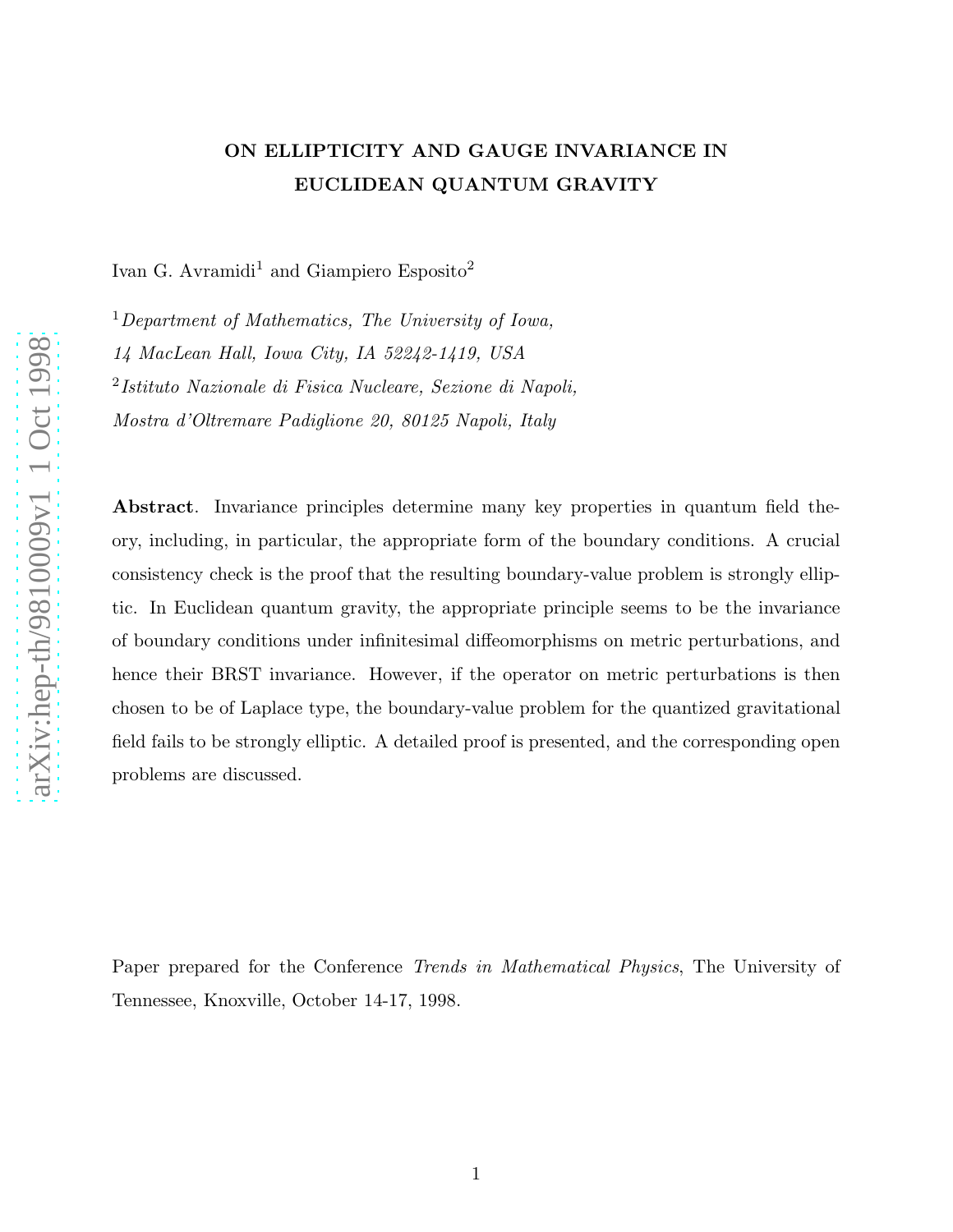A very important property that emerges from the work in the recent literature<sup>1-4</sup> is that the request of complete gauge invariance of the boundary conditions is sufficient to determine the most general form of local boundary-value problem for operators of Laplace type. It is therefore quite crucial to understand whether this scheme can be applied to Euclidean quantum gravity in such a way that the ellipticity of the theory is not spoiled. Indeed, despite the lack of a rigorous mathematical framework for a quantization of the gravitational field in the Euclidean regime, several good motivations exist for continuing such an investigation.<sup>2</sup> In particular, we would like to stress what follows.

(i) Quantum gravity via Euclidean path integrals makes it possible to deal with a framework where, quite naturally, partition functions are defined. This is, in turn, crucial if one wants to "combine" quantum theory, whose predictions are of statistical nature, with general relativity.

(ii) Spectral geometry plays a crucial role if one tries to get a thorough understanding of the one-loop semiclassical approximation. In a space-time approach,<sup>2</sup> such an approximation provides the "bridge" between the classical world and the as yet unknown full quantum theory (via path integrals). At some stage, any alternative approach to quantum gravity should be able to make contact with what one knows from a perturbative evaluation of transition amplitudes.

(iii) So much has been learned from the heat-kernel approach to index theory and to the theory of eigenvalues in Riemannian geometry, that any new result may have a nontrivial impact on Euclidean quantum gravity. If one is interested in the most fundamental structures, it is encouraging to realize that a framework exists where some problems become well posed. From this point of view, one has to go ahead as long as possible with Euclidean methods, and the problem is open of whether one should regard the elliptic boundary-value problems as the most fundamental tool.

In our investigation, following Refs. 3,4, we first have to describe the vector bundle V over the compact Riemannian manifold  $(M, g)$ , the ghost operator and the gauge-field operator with their leading symbols, the projector and the endomorphisms occurring in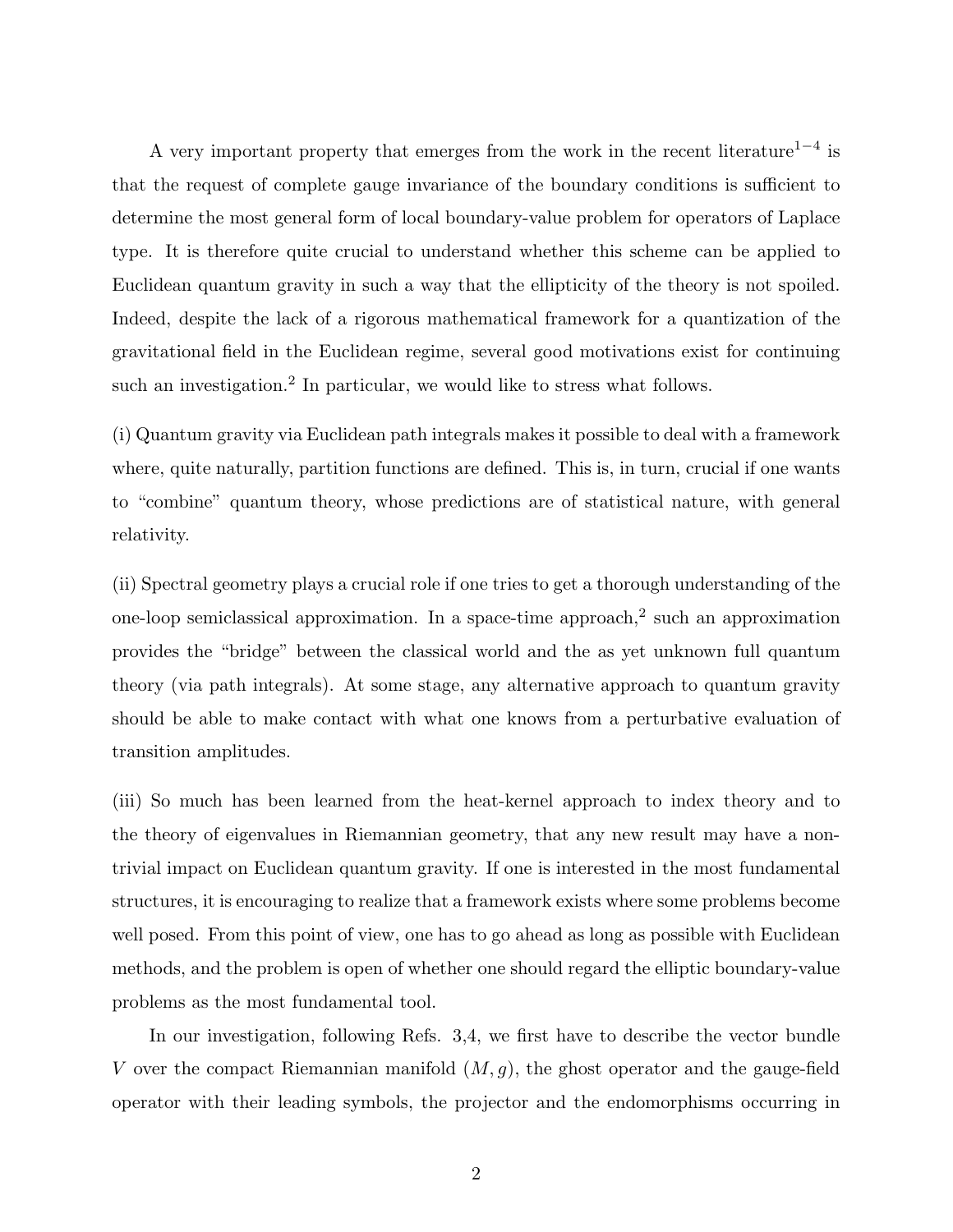the boundary operator. Indeed, in Euclidean quantum gravity,  $V$  is the vector bundle of symmetric rank-two tensor fields over  $M$ , with bundle metric

$$
E^{ab \cdotp cd} = g^{a(c} g^{d)b} + \alpha g^{ab} g^{cd},\tag{1}
$$

which can be inverted whenever  $\alpha \neq -\frac{1}{m}$ . The generator R of infinitesimal gauge transformations is the Lie derivative of the symmetric rank-two tensor field  $\varphi$  along the vector field hereafter denoted by  $\varepsilon$ , i.e.

$$
\left(\mathcal{R}\varepsilon\right)_{ab} \equiv (L_{\varepsilon}\varphi)_{ab} = \sqrt{2}\,\nabla_{(a}\,\varepsilon_{b)},\tag{2}
$$

where  $\sqrt{2}$  is a normalization factor. The corresponding adjoint generator, say  $\overline{\mathcal{R}}$ , has an action defined by

$$
\left(\overline{\mathcal{R}}\varphi\right)_a \equiv -\sqrt{2} E_a^{bcd} \nabla_b \varphi_{cd}.
$$
\n(3)

Thus, the ghost operator  $L \equiv \overline{\mathcal{R}} \mathcal{R}$  turns out to have the leading symbol<sup>3</sup>

$$
\sigma_L(L;\xi)\varepsilon_a = 2E_a^{bcd}\xi_b\xi_c\varepsilon_d = \left[\delta_a^b|\xi|^2 + (1+2\alpha)\xi_a\xi^b\right]\varepsilon_b.
$$
 (4)

To turn L into an operator of Laplace type, which is part of our programme, it is therefore necessary to set  $\alpha = -\frac{1}{2}$  $\frac{1}{2}$ . To obtain a positive-definite leading symbol for L, it would instead be enough to require that  $\alpha > -1$ . Moreover, the leading symbol of the operator  $H \equiv \mathcal{R}\overline{\mathcal{R}}$  reads<sup>3</sup>

$$
\sigma_L(H;\xi)\varphi_{ab} = 2\xi_{(a} E_{b)}^{cde}\xi_c\varphi_{de} = \left[2\xi_{(a} \delta_{b)}^{(c} \xi^{d)} + 2\alpha\xi_a\xi_b g^{cd}\right]\varphi_{cd}.
$$
\n(5)

The gauge-invariant operator  $\triangle$  resulting from the Einstein–Hilbert action is well known to have leading symbol $3$ 

$$
\sigma_L(\Delta; \xi)\varphi_{ab} = \left[\delta_{(a}^{(c} \delta_{b)}^{d)}|\xi|^2 + \xi_a \xi_b g^{cd}\right]
$$

$$
-2\xi_{(a} \delta_{b)}^{(c} \xi^{d)} + \frac{(1+2\alpha)}{(1+m\alpha)} g_{ab} (\xi^c \xi^d - g^{cd})\right] \varphi_{cd}.
$$

$$
(6)
$$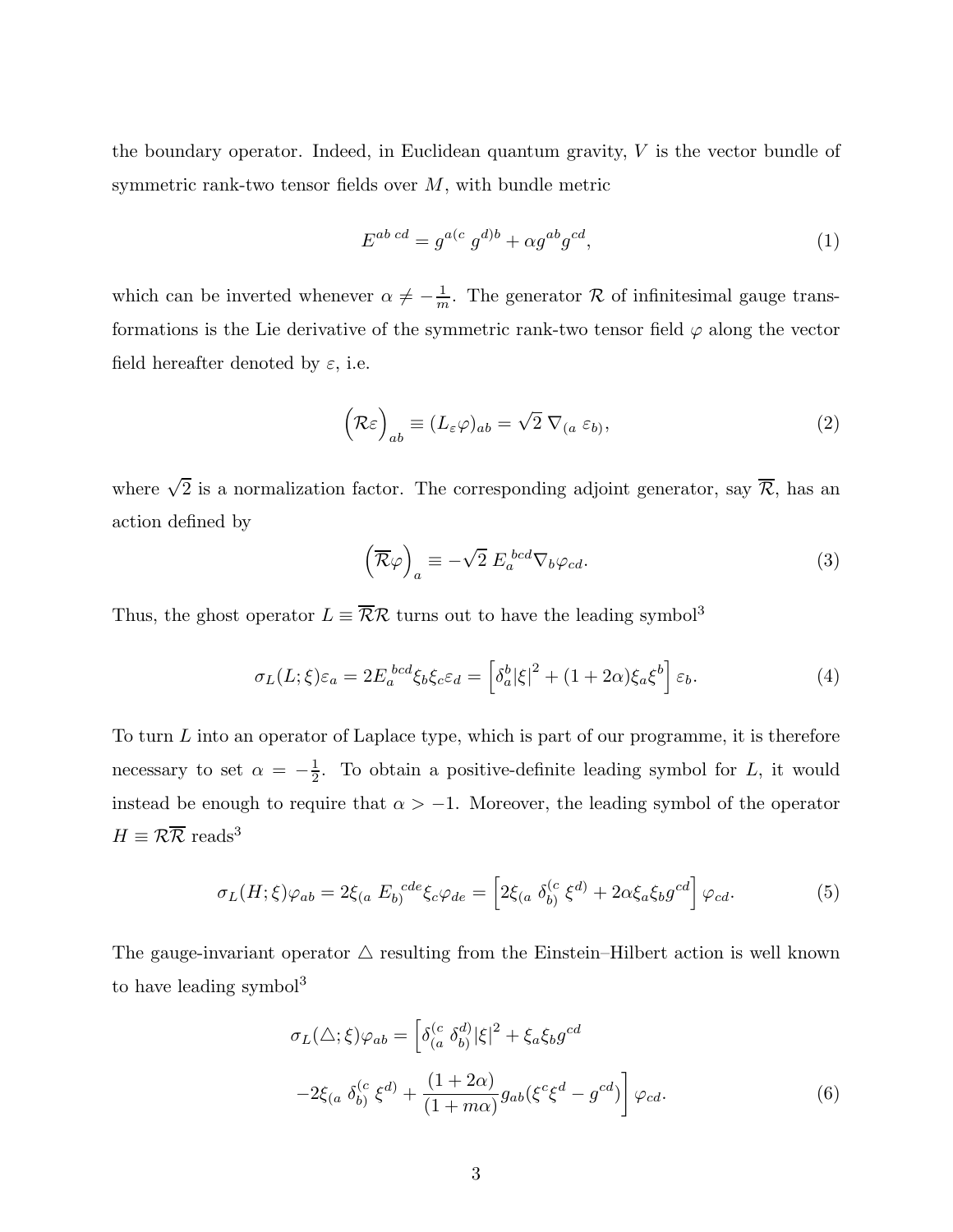By virtue of Eqs. (5) and (6), the gauge-field operator  $F \equiv \triangle + H$  is of Laplace type only if  $\alpha=-\frac{1}{2}$  $\frac{1}{2}$ , just as for the ghost. Hereafter, we shall instead consider for a while an operator of Laplace type, say  $P$ , acting on symmetric rank-two tensor fields with fibre metric  $(1)$ for arbitrary  $\alpha$ .

We are interested in self-adjoint projection operators  $\Pi_{ab}^{~~cd}$  with respect to the bundle metric (1). On denoting by  $N^a$  the inward-pointing normal vector field to the boundary of M, and by  $q_a^b \equiv \delta_a^b - N_a N^b$  the tensor field which projects vectors onto  $\partial M$ , one obtains the desired projector in the form<sup>3</sup>

$$
\Pi_{ab}^{cd} \equiv q_a^{\ c} q_b^d - \frac{\alpha}{(\alpha+1)} N_a N_b q^{cd}.
$$
\n(7)

In the applications, it will be useful to bear in mind that the fibre trace of  $\Pi_{ab}^{~~cd}$  is equal to  $\frac{m}{2}(m-1)$ . The local boundary conditions for our operator of Laplace type can be originally written in the form

$$
\left[\Pi_{ab}^{cd}\ \varphi_{cd}\right]_{\partial M} = 0,\tag{8}
$$

$$
\[E^{ab \ cd} \nabla_b \varphi_{cd}\]_{\partial M} = 0.\tag{9}
$$

Equation (9) involves both normal and tangential derivatives of  $\varphi$ , so that (8) and (9) are eventually re-expressed as

$$
\begin{pmatrix} \Pi & 0 \\ \Lambda & \Pi - \Pi \end{pmatrix} \begin{pmatrix} [\varphi]_{\partial M} \\ [\nabla_N \varphi]_{\partial M} \end{pmatrix} = 0, \tag{10}
$$

with

$$
\Lambda \equiv (\mathbb{I} - \Pi) \left[ \frac{1}{2} \left( \Gamma^i \widehat{\nabla}_i + \widehat{\nabla}_i \Gamma^i \right) + S \right] (\mathbb{I} - \Pi). \tag{11}
$$

Here, in particular,<sup>3</sup>

$$
\Gamma_{ab}^{i\ cd} \equiv -\frac{1}{(1+\alpha)} N_a N_b e^{i(c} N^{d)} + N_{(a} e_b^{i} N^c N^d, \tag{12}
$$

where  $e_a^i$  is a local tangent frame on  $\partial M$ , and S is an endomorphism. Thus, on denoting by  $\zeta_i$  the cotangent vectors on the boundary:  $\zeta_j \in T^*(\partial M)$ , the matrix  $T \equiv \Gamma^j \zeta_j$  occurring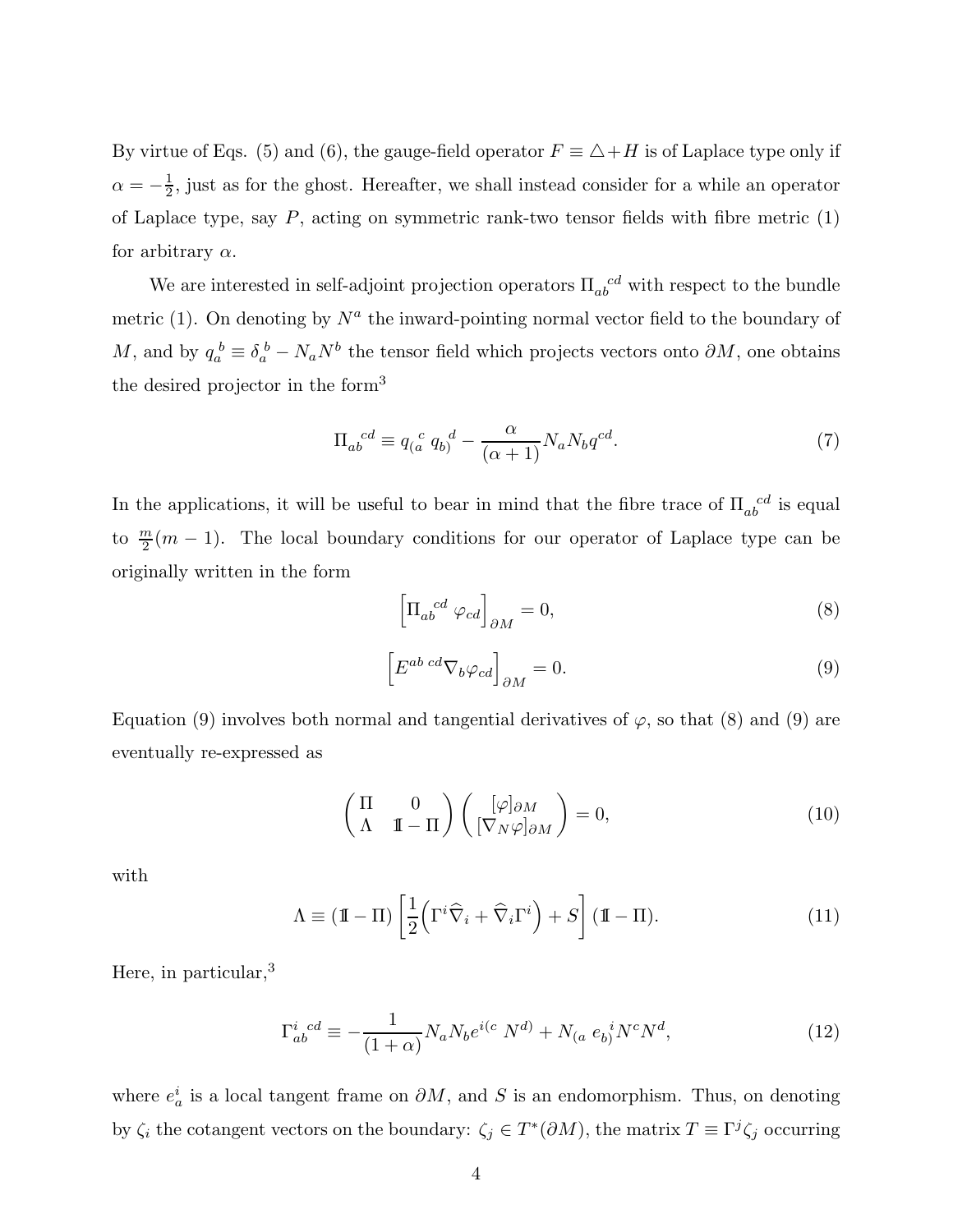in the condition for strong ellipticity<sup>3</sup> of the boundary-value problem  $(P, B_P)$  reads, in our case,

$$
T = -\frac{1}{(1+\alpha)}p_1 + p_2,\tag{13}
$$

where, having defined  $\zeta_a \equiv e_a^i \zeta_i$ , one has<sup>3</sup>

$$
(p_1)_{ab}^{cd} \equiv N_a N_b \zeta^{(c)} N^{d)},\tag{14}
$$

$$
(p_2)_{ab}^{cd} \equiv N_{(a} \zeta_{b)} N^c N^d. \tag{15}
$$

The matrix T is annihilated by the projector  $\Pi$  on the left and on the right, as is necessary to be consistent with the desired scheme. Moreover, on studying the products of the matrices  $p_1$  and  $p_2$ , one is led to consider further projectors given by  $3,4$ 

$$
\rho_{ab}^{cd} \equiv \frac{2}{|\zeta|^2} N_{(a} \zeta_{b)} N^{(c} \zeta^{d)},\tag{16}
$$

$$
p_{ab}^{cd} \equiv N_a N_b N^c N^d. \tag{17}
$$

One then finds

$$
p_1 p_2 = \frac{1}{2} |\zeta|^2 p,\tag{18}
$$

$$
p_2 p_1 = \frac{1}{2} |\zeta|^2 \rho,
$$
\n(19)

where the matrices  $p_1$  and  $p_2$  are nilpotent:  $(p_1)^2 = (p_2)^2 = 0$ , whilst  $\rho$  and  $p$  are mutually orthogonal:  $p\rho = \rho p = 0$ . Thus, on defining

$$
\tau \equiv \frac{1}{\sqrt{2(1+\alpha)}}|\zeta|,\tag{20}
$$

the square of the matrix  $T$  takes the simple and elegant form

$$
T^2 = -\tau^2 (p + \rho).
$$
 (21)

General formulae for even and odd powers of  $T$  are also useful, i.e.

$$
T^{2n} = (i\tau)^{2n}(p+\rho),
$$
\n(22)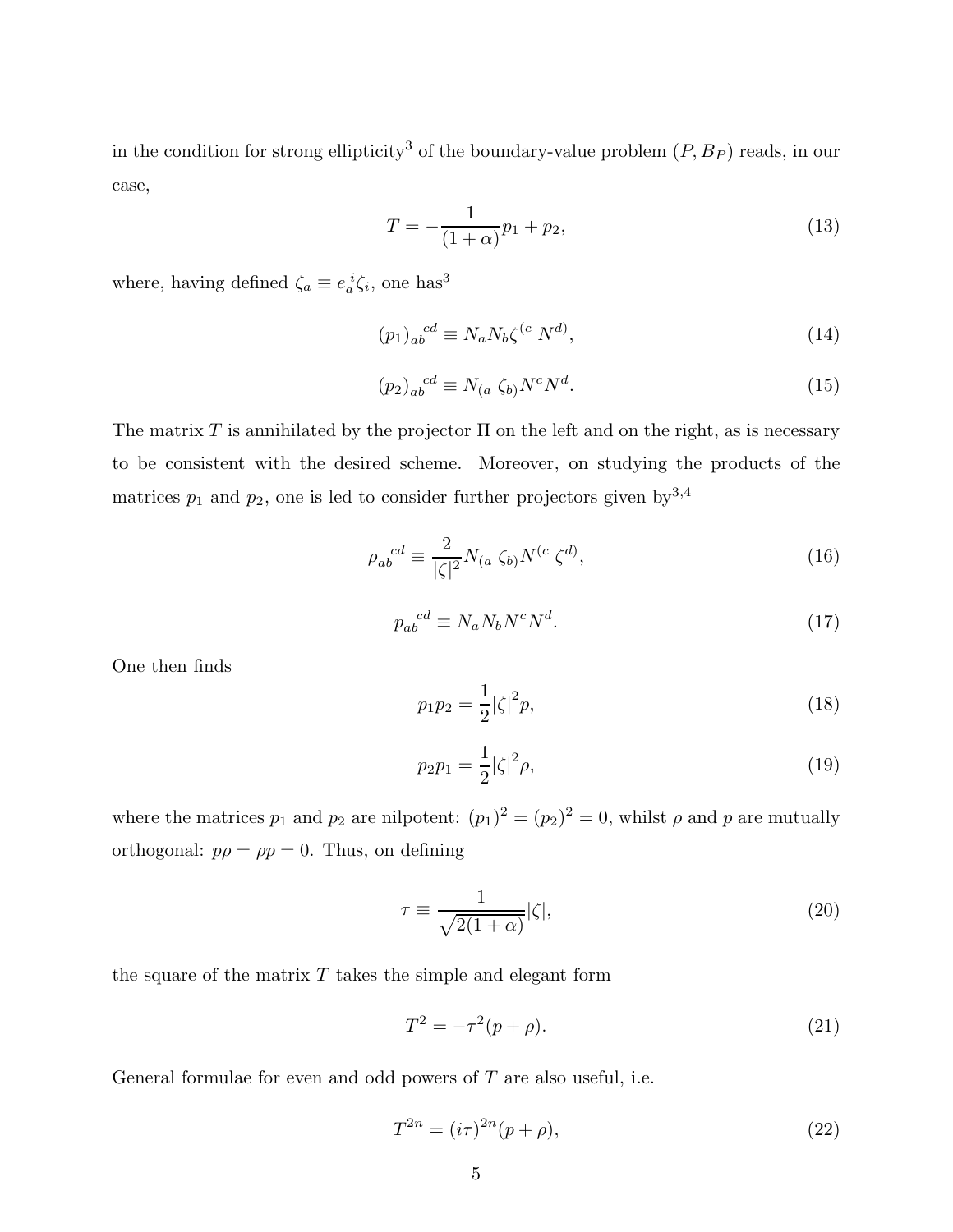$$
T^{2n+1} = (i\tau)^{2n}T.
$$
\n(23)

The nilpotent matrices  $p_1$  and  $p_2$  have vanishing trace, whereas the projectors p and  $\rho$ have unit trace. Hence one finds

$$
\operatorname{tr} T^{2n} = 2(i\tau)^{2n},\tag{24}
$$

$$
\text{tr } T^{2n+1} = \text{tr } T = 0,\tag{25}
$$

which implies, in turn, that for any function, say f, analytic in the region  $|z| \leq \tau$ , one  $has<sup>3,4</sup>$ 

$$
f(T) = f(0)[\mathbb{1} - p - \rho] + \frac{1}{2} \Big[ f(i\tau) + f(-i\tau) \Big](p + \rho)
$$
  
+ 
$$
\frac{1}{2i\zeta} \Big[ f(i\tau) - f(-i\tau) \Big] T,
$$
 (26)

$$
\text{tr } f(T) = \left[ \frac{m(m+1)}{2} - 2 \right] f(0) + f(i\tau) + f(-i\tau). \tag{27}
$$

Thus, the matrix T has eigenvalues  $0, i\tau$  and  $-i\tau$ , and the matrix  $T^2$ , for non-vanishing  $\zeta_j$ , has eigenvalues 0 and  $-\tau^2 = -\frac{|\zeta|^2}{2(1+\epsilon)}$  $\frac{|\zeta|^2}{2(1+\alpha)}$ . In other words, for  $|\zeta| \neq 0$ , the matrix  $(T^2 + |\zeta|^2 \mathbb{I})$ is positive-definite, so that the boundary-value problem  $(P, B_P)$  is strongly elliptic with respect to  ${\bf C} - {\bf R}_+,$  if and only  ${\rm i} {\rm f}^3$ 

$$
-\frac{1}{2(1+\alpha)} + 1 > 0,\t(28)
$$

which implies  $\alpha > -\frac{1}{2}$  $\frac{1}{2}$ . But we know from Eqs. (5) and (6) that, in one-loop Euclidean quantum gravity, the gauge-field operator can be of Laplace type if and only if  $\alpha = -\frac{1}{2}$  $\frac{1}{2}$ . Thus, we have proved, as a corollary, that the gauge-invariant boundary conditions (8) and (9) make it impossible to achieve strong ellipticity with respect to  $\mathbf{C} - \mathbf{R}_{+}$  in Euclidean quantum gravity.<sup>3</sup>,<sup>4</sup>

To appreciate which non-trivial properties result from the lack of strong ellipticity we are now going to prove that the heat-kernel diagonal, although well defined, has a nonintegrable behaviour when the geodesic distance from the boundary, say  $r$ , tends to zero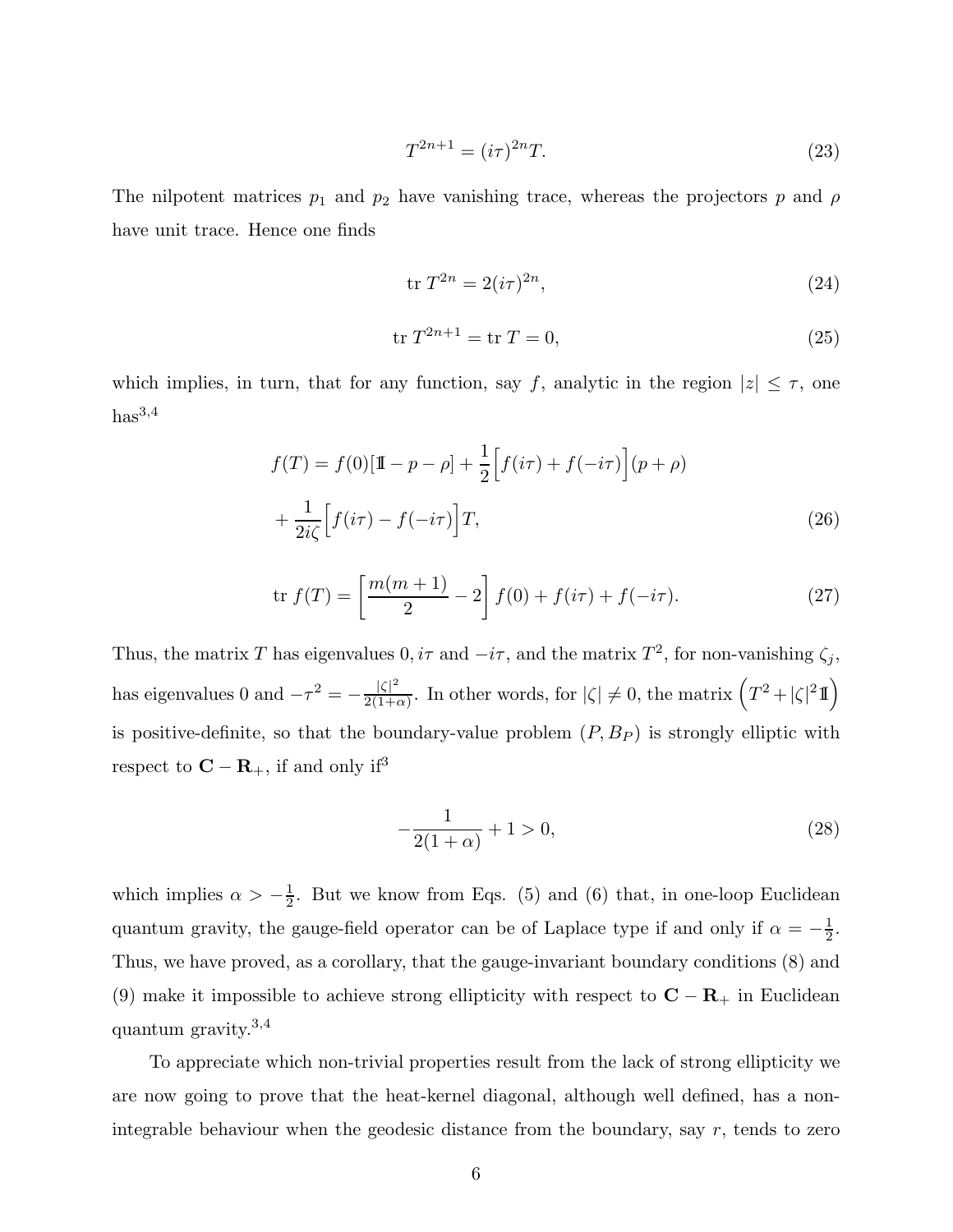(unlike the smooth behaviour which is obtained when strong ellipticity is not violated). Indeed, from the work in Ref. 3, one knows that the fibre trace of the zeroth-order heatkernel diagonal reads

$$
\text{tr}_V U_0(x, x; t) = (4\pi t)^{-m/2} \left[ C_0 + C_1 e^{-r^2/t} + J(r/\sqrt{t}) \right],\tag{29}
$$

where

$$
C_0 \equiv \dim V = \frac{m(m+1)}{2},\tag{30}
$$

$$
C_1 \equiv \text{tr}_V(\mathbb{I} - 2\Pi) = -\frac{m(m-3)}{2},\tag{31}
$$

$$
J(z) \equiv -2 \int_{\mathbf{R}^{m-1}} \frac{d\zeta_1 ... d\zeta_{m-1}}{\pi^{(m-1)/2}}
$$
  

$$
\int_{\gamma} \frac{d\omega}{\sqrt{\pi}} e^{-|\zeta|^2 - \omega^2 + 2i\omega z} \text{tr}_V \Gamma^j \zeta_j (\omega \mathbf{I} + \Gamma^k \zeta_k)^{-1}.
$$
 (32)

By virtue of (27), with  $\tau = |\zeta|$  for  $\alpha = -\frac{1}{2}$  $\frac{1}{2}$ , one finds

$$
J(z) = -4 \int_{\mathbf{R}^{m-1}} \frac{d\zeta}{\pi^{(m-1)/2}} \int_{\gamma} \frac{d\omega}{\sqrt{\pi}} e^{-|\zeta|^2 - \omega^2 + 2i\omega z} \frac{|\zeta|^2}{\omega^2 + |\zeta|^2},
$$
(33)

where the contour  $\gamma$  comes from  $-\infty+i\varepsilon,$  goes around the pole  $\omega=i|\zeta|$  in the clockwise direction and then goes to  $+\infty + i\varepsilon$ . The integral with respect to  $\omega$  is evaluated with the help of the well known formula

$$
\int_{\gamma} f(\omega) d\omega = -2\pi i \left[ \text{Res } f(\omega) \right]_{\omega = i|\zeta|} + \int_{-\infty}^{\infty} f(\omega) d\omega, \tag{34}
$$

and the integrals with respect to  $\zeta_1, ..., \zeta_{m-1}$  (see (32)) can be reduced to Gaussian integrals. This method leads to the result<sup>3</sup>

$$
J(z) = 2(m-1)z^{-m}\Gamma(m/2, z^2),
$$
\n(35)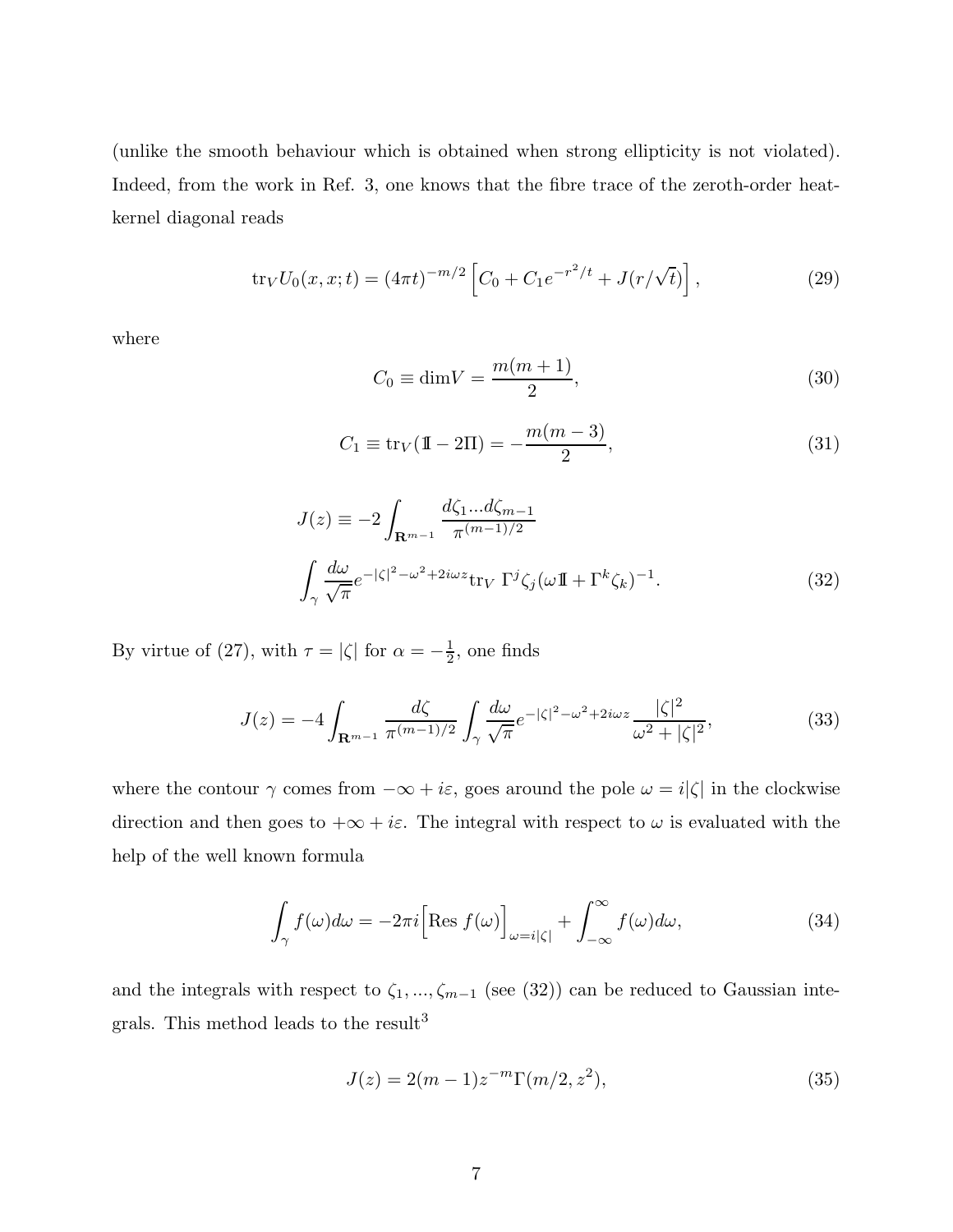where we have used the incomplete  $\Gamma$ -function  $\Gamma(a, x) \equiv \int_x^{\infty} u^{a-1} e^{-u} du$ . The function J is singular as  $z \to 0$ , in that

$$
J(z) \sim 2(m-1)\Gamma(m/2)z^{-m},\tag{36}
$$

whereas, as  $z \to \infty$ , it is exponentially damped, i.e.

$$
J(z) \sim 2(m-1)z^{-2}e^{-z^2},\tag{37}
$$

as can be seen by using the identity  $\Gamma(a, x) = x^{a-1}e^{-x} + (a-1)\Gamma(a-1, x)$ . The singularity at  $z = 0$  results from the pole at  $\omega = i|\zeta|$  and provides a peculiar difference with respect to the strongly elliptic case, where all poles lie on the positive imaginary line with  $\text{Im}(\omega) < i|\zeta|$ . The fibre trace  $(29)$  is now re-expressed as<sup>3</sup>

$$
\text{tr}_V U_0(x, x; t) = (4\pi t)^{-m/2} \left[ C_0 + C_1 e^{-r^2/t} + 2(m-1)(r/\sqrt{t})^{-m} \Gamma(m/2, r^2/t) \right]. \tag{38}
$$

One can see that the first term in (38) yields the familiar interior contribution, upon integration over a compact manifold. Moreover, the boundary terms in (38) are exponentially small as  $t \to 0^+$ , if r is fixed. By contrast, on fixing t, one finds, as  $r \to 0$ ,

$$
\text{tr}_V U_0(x, x; t) \sim (4\pi)^{-m/2} 2(m-1) \Gamma(m/2) r^{-m}.
$$
 (39)

Remarkably, such a limiting behaviour is independent of t and is not integrable with respect to r as one approaches the boundary, i.e. as  $r \to 0.3$  This is an enlightening example of the undesirable properties resulting from the lack of strong ellipticity.

Our work, relying on Refs. 3,4, has proved that, upon studying Euclidean quantum gravity at one-loop level on compact Riemannian manifolds with smooth boundary, if one tries to have a gauge-field operator and ghost operator both of Laplace type, with local boundary operator (see (10) and (11)) and completely gauge-invariant boundary conditions, the ellipticity of the theory is lost in that the boundary-value problem for metric perturbations fails to be strongly elliptic with respect to  $C - R_+$ . Since the properties of ellipticity on the one hand, and invariance under infinitesimal diffeomorphisms (on metric perturbations) on the other hand, are both at the heart of the Euclidean approach